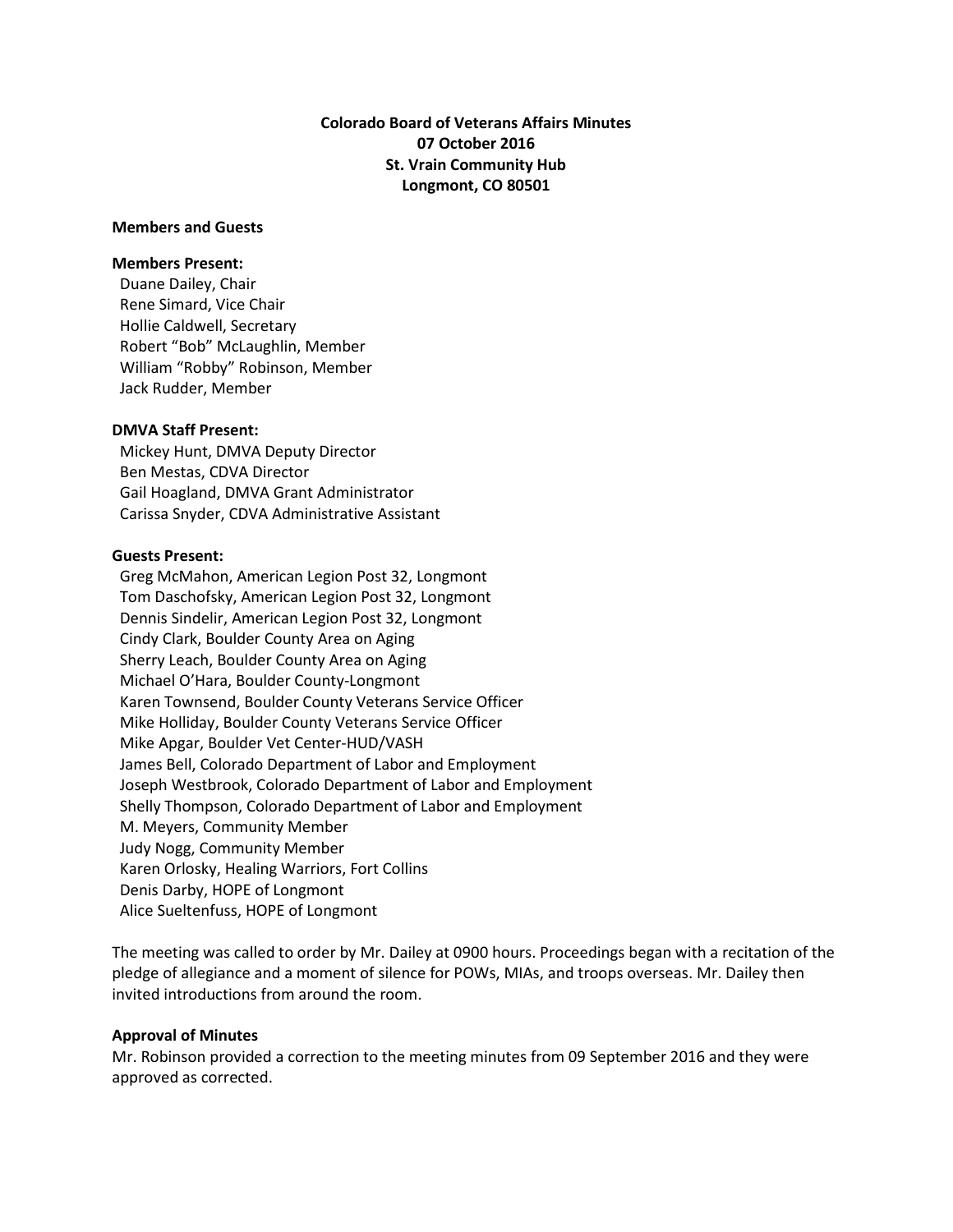## **Comments**

Mr. Robinson stated that he would combine his general comments with commentary on his submitted report. He stated that he continues to serve on the Fitzsimons site advisory group and they are still seeking input from the veteran community. There is interest in providing a continuum of service on the FitzSimons campus. A needs assessment done a few years ago indicated interest in a domiciliary. An updated needs assessment is in progress but it will not be completed until after the advisory group's October 31 deadline for recommendations. Another option on the table is sustainable housing for chronically homeless veterans, though there has been some concern regarding how compatible supportive housing might be with the CLC that is already in place on the campus. Other possibilities include expanded memory care, vocational training, and support for veterans who are single parents. Mr. McMahon suggesting examining the need for assisted living and Mr. Robinson asked what other needs stand out in the Longmont community. Ms. Townsend mentioned housing, citing the high cost of housing all along the Front Range, and this need was echoed by Mr. McMahon. Mr. Robinson thanked the community members for their suggestions.

Mr. Simard stated that the Colorado Defense Council is scheduled to meet on 27 October at the headquarters of the Colorado National Guard. The 22nd Annual Aurora Veterans Salute will be held on 09 November at Wings Over the Rockies. This year's event will honor Vietnam veterans and Mr. Robinson will be the keynote speaker.

Ms. Caldwell stated that she, Mr. Robinson and Mr. Hunt have discussed by email the difficulty in assuring that services provided to veterans are appropriate and there is no misappropriation of funds when different types veteran population are adjacently housed in a single community. She has also been researching existing models for housing different types of veteran populations.

Mr. Rudder stated that events have been quiet in the San Luis Valley. There have been no military funerals this month. He was unable to attend the Durango stand down because the date changed from Wednesday to Thursday, so he was unable to travel to Durango for event and then back to Longmont for the Board meeting.

Mr. McLaughlin stated that he has been in attendance at MyVA meetings and has noted a current focus on assisting veterans who are just getting out of the military with the civilian adjustment. Town hall meetings continue to hear frustration with the Choice program and HealthNet was in attendance at a recent meeting. The governor will visit the Mount Carmel Center for Excellence as they continue to build best practices to limit gaps in assistance to veterans. The Colorado Springs Stand Down is scheduled for 18 October. Mr. Simard asked if it is known how many discharging troops from Fort Carson stay in Colorado, and Mr. McLaughlin responded that is it currently about 15%.

Mr. Dailey echoed concerns regarding HealthNet and the Choice program. Distance and mileage calculations are often incorrect and veterans continue to feel frustrated. Grand County will hold a Salute to Aviation History in Granby on Veteran's Day. He announced that Christopher Holden has resigned from the Board and that Mr. Hunt will address how the vacancy will be filled.

#### **Community Providers Presentations**

Karen Townsend and Michael Holliday represented Boulder County Veterans Services. Karen is based in in Longmont and has been a veterans service officer for 34 years. Formerly located with the workforce center, she now works out of the St. Vrain Community Center under Aging Services. She assists the local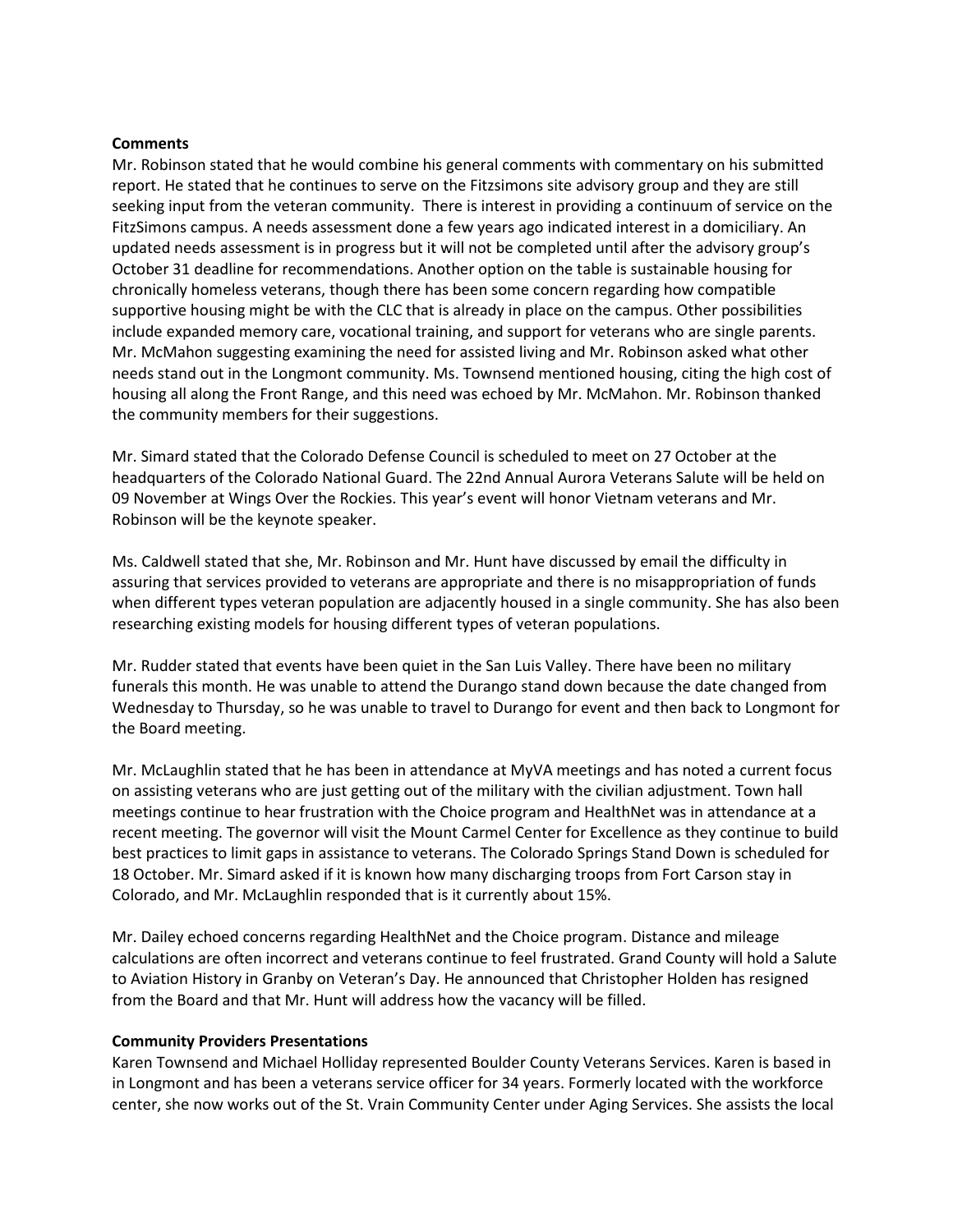American Legion Post in their execution of their VTF grant and will attend the Longmont Stand Down on 17 November. Michael Holliday works out of the Boulder office and mentioned that sees a lot crossreferral between veterans and other community services. This year's Veteran's Day celebration will include a parade and a pinning for Vietnam veterans.

Dennis Sindelir represented American Legion Post 32. He thanked the Board for the invitation to the meeting. He said the post currently has a VTF grant of \$60,000, of which \$10,000 is earmarked for education. He stated that while the post understands the statutory reasons for specificity when applying for and executing the grant, those requirements add complexity that at times complicate execution, and it has been a learning process to find the best ways to accommodate urgent needs. He mentioned that at one point advance payments of grant funds were available and were helpful. Mr. Dailey stated that advance funds can be requested for up to 25% of the grant and not in excess of \$10,000. Ms. Hoagland said the post would have to send a request for an advance that documents what the post has done to try to raise the funds. Mr. Sindelir thanked them both for the information. Ms. Hoagland and Mr. Dailey encouraged the post to call with any questions about how to execute their grant.

Mr. Bell, Mr. Westbrook, and Ms. Thompson from CDLE represent that department's Disabled Veterans Outreach Program. The program utilizes veterans' employment representatives at local workforce centers. The U.S. Department of Labor also supports intensive services for veterans who need employment assistance.

Cindy Clark and Sherry Clark represented the Area Agency on Aging. They have recently added county veterans services to their department. Boulder County veterans tend to older and many do not actively seek assistance. Co-locating veterans services with aging services should help facilitate aid to aging veterans who qualify for various types of assistance, such as Medicare, in-home care, mental health care, respite care and caregiver support.

The Healing Warriors Program was represented by Karen Olosky. Healing Warriors provides acupuncture, craniosacral therapy and healing touch to veterans and active duty service members for assistance with pain management and PTSD symptoms. They advertise through word of mouth and attend Northern Colorado Stand Downs and are VA Choice provider.

# **Public Comment**

Mrs. Ray Meyers addressed the assembly in regard to Veterans Helping Veterans Now, a veterans' assistance nonprofit that was founded by her husband in 2007 but which closed its doors last year. Veterans Helping Veteran Now provided a wide array of services, including acupuncture, massage therapy, group counseling, transportation, and showers and food for homeless veterans, as well as helping local police find assistance for veterans with mental health issues. Upon its dissolution many involved continued to find common ground in veterans' issues, and have since held community meetings regarding topics that affect veterans in northern Colorado.

At this point in the proceedings the meeting elected to recess, and Mr. Dailey dismissed the members at 10:32 a.m. The meeting was called from rest to labor at 10:47 a.m. and public comment resumed.

Alice Sueltenfuess from HOPE for Longmont addressed the group. HOPE addresses homelessness to through services and programs focusing on dignity, empowerment and self-sufficiency. They have street outreach and provide and drop-in center two nights a week. One gap they encounter frequently is locating mental health care for veterans that does not require veterans to travel to the VAMC in Denver.